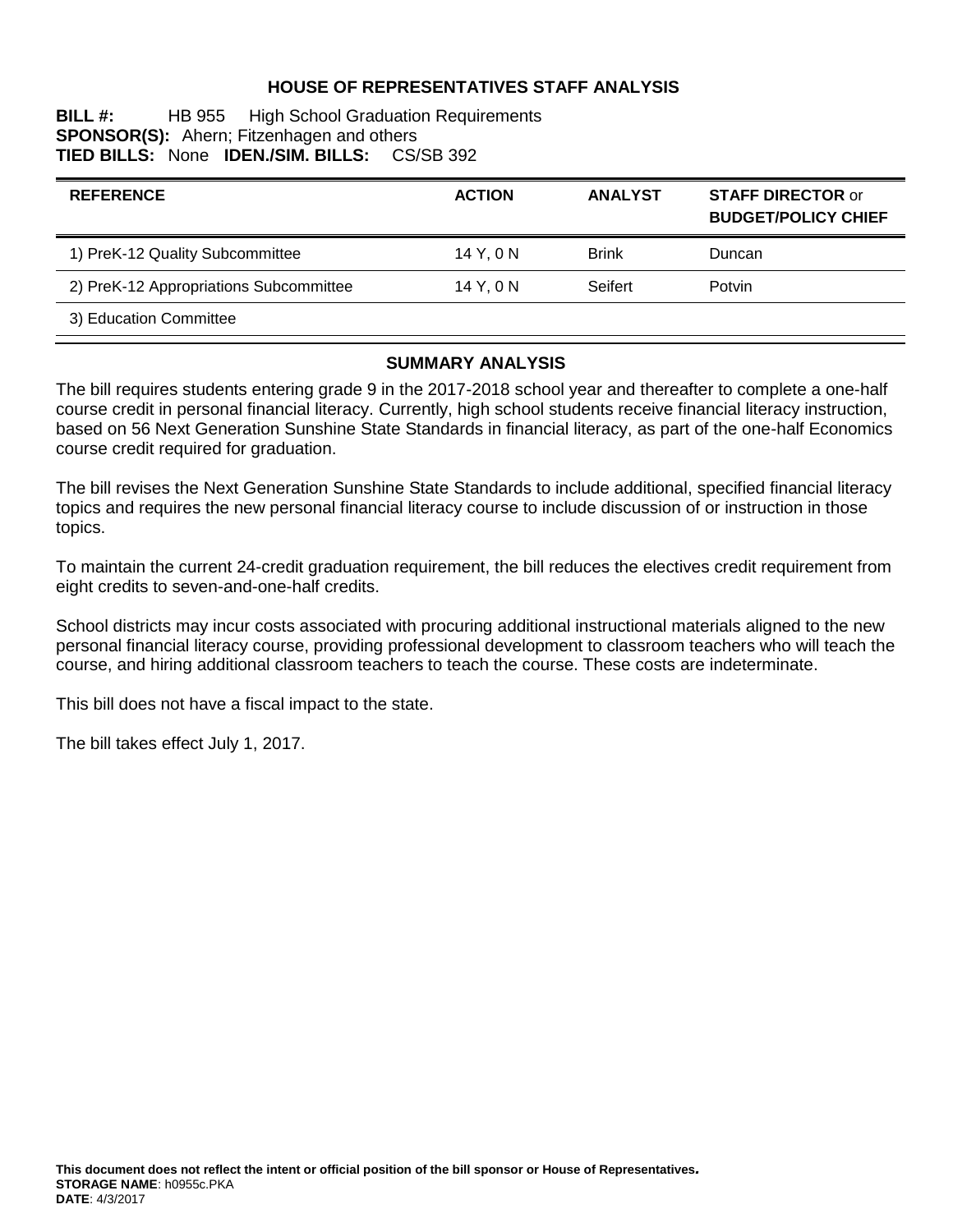### **FULL ANALYSIS**

### **I. SUBSTANTIVE ANALYSIS**

### A. EFFECT OF PROPOSED CHANGES:

### **Present Situation**

### Florida High School Graduation Requirements

Florida law establishes the courses and credits required for a student to receive a standard high school diploma. A student must successfully complete 24 credits in core-curricula and extracurricular courses with a 2.0 or higher cumulative GPA, with limited exceptions.<sup>1</sup>

For grades 9 through 12, core curricula courses are those subjects that are measured by state assessment at any grade level and courses that are specifically identified by name in state law as required for high school graduation and that are not measured by state assessment.<sup>2</sup> Core courses are: English language arts, mathematics, science, and social studies.<sup>3</sup> The remaining required courses are extracurricular courses, which include but are not limited to, physical education, fine arts, performing fine arts, career education, and courses that may result in college credit.<sup>4</sup>

| <b>Course</b>                                                                                                                                                                                                                                                                                              | <b>Credit</b> |  |  |
|------------------------------------------------------------------------------------------------------------------------------------------------------------------------------------------------------------------------------------------------------------------------------------------------------------|---------------|--|--|
| English Language Arts (ELA)                                                                                                                                                                                                                                                                                |               |  |  |
| ELA I, II, III, and IV                                                                                                                                                                                                                                                                                     |               |  |  |
| <b>Mathematics</b>                                                                                                                                                                                                                                                                                         |               |  |  |
| One credit in Algebra I, one credit in Geometry, and two additional credits.<br>$\bullet$                                                                                                                                                                                                                  | 4             |  |  |
| A student who earns an industry certification for which there is a statewide<br>$\bullet$<br>college credit articulation agreement may substitute the certification for<br>one of the two additional credits. Substitution may occur for up to 2<br>credits, with the exception of Algebra I and Geometry. |               |  |  |
| Science                                                                                                                                                                                                                                                                                                    |               |  |  |
| One credit in Biology I and 2 credits in equally rigorous courses                                                                                                                                                                                                                                          | 3             |  |  |
| A student who earns an industry certification for which there is a statewide<br>$\bullet$<br>college credit articulation agreement may substitute the certification for<br>one of the two equally rigorous courses.                                                                                        |               |  |  |
| <b>Social Studies</b>                                                                                                                                                                                                                                                                                      |               |  |  |
| One credit in United States History; one credit in World History; one-half<br>$\bullet$<br>credit in U.S. Government, and one-half credit in Economics, which must<br>include Financial Literacy.                                                                                                          | 3             |  |  |
|                                                                                                                                                                                                                                                                                                            |               |  |  |
| Fine Arts, Performing Arts, Speech and Debate, or Practical Arts                                                                                                                                                                                                                                           |               |  |  |
| The practical arts course must incorporate artistic content and techniques<br>$\bullet$                                                                                                                                                                                                                    |               |  |  |
| of creativity, interpretation, and imagination. Eligible courses are identified<br>in the Course Code Directory. <sup>6</sup>                                                                                                                                                                              |               |  |  |

*Core and Extracurricular Course and Credit Requirements<sup>5</sup>*

 $\overline{a}$ 

<sup>&</sup>lt;sup>1</sup> See s. 1008.4282(3)(a)-(g), F.S. A student may graduate with a minimum of 18 credit hours if he or she meets the core course credit (excluding physical education), assessment, and GPA requirements and completes three electives. *See* ss. 1002.3105(5) and 1003.4282(6)(a), F.S.

 $2$  Section 1003.01(14), F.S.

<sup>3</sup> *See* s. 1008.4282(3)(a)-(d), F.S.

<sup>4</sup> Section 1003.01(15), F.S.

**STORAGE NAME**: h0955c.PKA **PAGE: 2**  $<sup>5</sup>$  Section 1003.4282(3), F.S. Students must pass the grade 10 English language arts assessment and the Algebra I end-of-course</sup> assessment to graduate.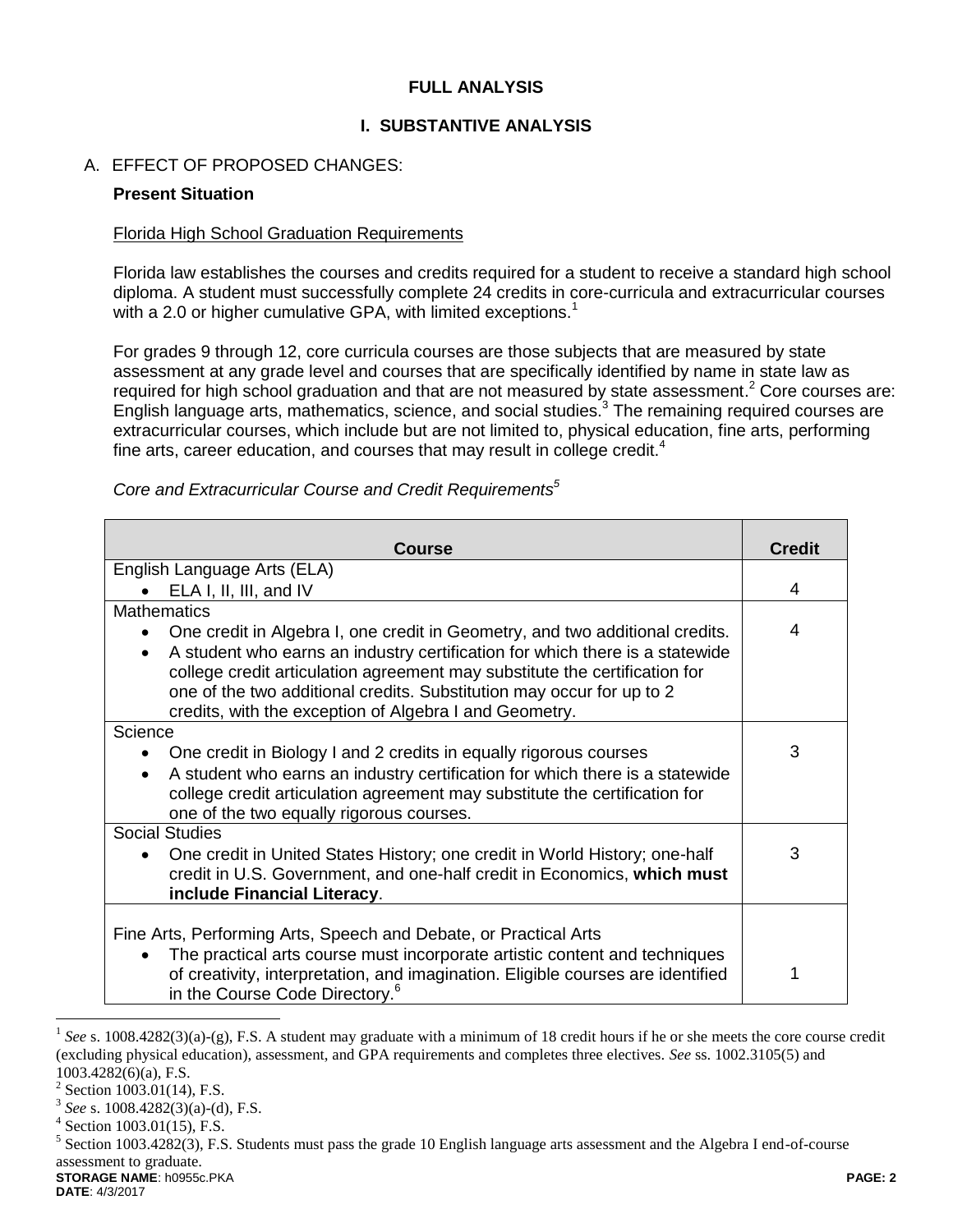| <b>Physical Education</b><br>Must include the integration of health.                                                                                                              |                                                         |
|-----------------------------------------------------------------------------------------------------------------------------------------------------------------------------------|---------------------------------------------------------|
| Electives<br>Must include opportunities for students to earn college credit, including<br>$\bullet$<br>industry-certified career programs or courses that lead to college credit. | 8                                                       |
| Online Course Requirement <sup>7</sup><br>One of the courses within the 24 credits must be completed through online<br>$\bullet$<br>learning.                                     | Determined<br>based<br>upon the<br>course<br>completed. |

## Financial Literacy Instruction

The Next Generation Sunshine State Standards (NGSSS), adopted by the State Board of Education pursuant to state law, includes financial literacy standards for kindergarten through grade 12.<sup>8</sup> In 2014, after a committee of six experts in economics and finance reviewed the Council for Economic Education's (CEE) National Standards for Financial Literacy and after a series of public workshops, the state board incorporated the national standards into the NGSSS for Social Studies.<sup>9</sup>

Current law requires financial literacy standards to include information regarding:

- earning income;
- buying goods and services;
- saving and financial investing;
- taxes:
- the use of credit and credit cards;
- budgeting and debt management, including student loans and secured loans;
- banking and financial services;
- planning for one's financial future, including higher education and career planning; credit reports and scores; and
- $\bullet$  fraud and identity theft prevention.<sup>10</sup>

Florida's 2016-2017 Course Code Directory includes courses in economics with financial literacy, incorporating 56 financial literacy standards, which students may use to satisfy the one-half course credit requirement for graduation. The directory also includes a semester-long course in personal financial literacy that school districts may offer to students.<sup>11</sup>

**STORAGE NAME**: h0955c.PKA **PAGE: 3** <http://www.cpalms.org/Public/search/Course> (last visited Mar. 24, 2017) (providing the list of standards associated with course #2102335, Economics with Financial Literacy).

 $\overline{a}$ 

<sup>&</sup>lt;sup>6</sup> The Course Code Directory requires that programs and courses funded through the Florida Education Finance Program (FEFP) and courses or programs for which students may earn elective or required credit toward high school graduation must be listed in the Course Code Directory (CCD). Rule 6A-1.0944, F.A.C.

<sup>7</sup> Section 1003.4282(4), F.S. A school district may not require a student to take the online course outside the school day or in addition to a student's courses for a given semester. This subsection does not apply to a student who has an individual education plan under s. 1003.57, F.S., which indicates that an online course would be inappropriate or to an out-of-state transfer student who is enrolled in a Florida high school and has 1 academic year or less remaining in high school. *Id.*

<sup>8</sup> *See* rule 6A-1.09401(1)(c), F.A.C. (incorporating by reference Florida Department of Education, *Next Generation Sunshine State Standards—Social Studies, Revised June 2014*).

<sup>9</sup> *See* Florida Department of Education, *Next Generation Sunshine State Standards—Social Studies, Revised June 2014*, at 1 (incorporated by reference in rule  $6A-1.09401(1)(c)$ , F.A.C.

 $^{10}$  Section 1003.41(2)(d), F.S.

<sup>&</sup>lt;sup>11</sup> See Florida Department of Education, 2016-2017 Course Directory, [http://www.fldoe.org/policy/articulation/ccd/2016-2017-course](http://www.fldoe.org/policy/articulation/ccd/2016-2017-course-directory.stml)[directory.stml](http://www.fldoe.org/policy/articulation/ccd/2016-2017-course-directory.stml) (last visited Mar. 24, 2017). *See also* CPALMS, *Browse and Search Courses*,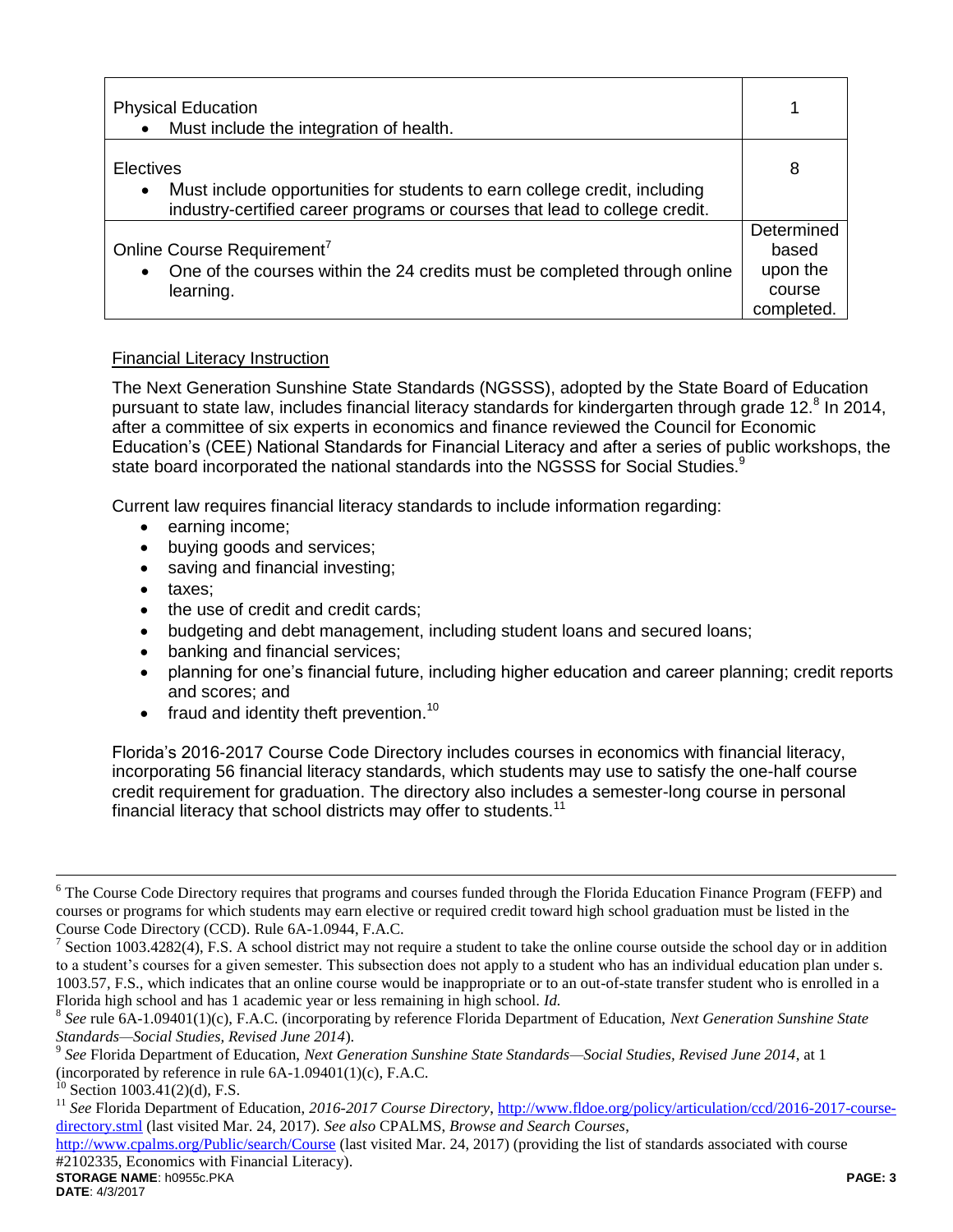On a nationwide basis, efforts are being made to improve the general quality of financial literacy instruction. The CEE and the Champlain College Center for Financial Literacy have issued reports establishing goals for states to meet in order to generally improve financial literacy instructional standards.<sup>12</sup> The CEE report identifies five metrics for evaluating the quality of financial literacy instruction in a given state:

- inclusion of financial literacy in the state's academic standards;
- the requirement that the standards be implemented by each school district;
- the requirement that the standards are included in a high school course;
- the requirement that the high school course be completed by all high school students; and
- $\bullet$  implementation of a standardized financial literacy assessment.<sup>13</sup>

Florida meets four of the five metrics. The state does not, however, administer a statewide, standardized financial literacy assessment.<sup>14</sup>

The Champlain College's Center for Financial Literacy has established an A-F scale for assessing a state's financial literacy instruction policy. The center currently rates Florida a "B," and it notes that the 56 financial literacy standards that are included in the economics course amounts to approximately 37 hours of financial literacy instruction.<sup>15</sup> The center advocates the development and implementation of a national financial literacy assessment in lieu of including implementation of a state assessment as one of its metrics. No such national assessment has been developed or implemented.<sup>16</sup>

Research shows that the effect of financial literacy instruction is limited regardless of the length of instruction. Instead, proximity of the instruction to a financial decision bears more impact on financial behavior. "Like other education, financial education decays over time; even large interventions with many hours of instruction have negligible effects on behavior or more from the time of intervention.<sup>17</sup>

 $\overline{a}$ 

<sup>&</sup>lt;sup>12</sup> See Council for Economic Education, *Survey of the States: Economic and Personal Finance Education in our Nation's Schools 2016*, *available at* <http://councilforeconed.org/wp/wp-content/uploads/2016/02/sos-16-final.pdf> [*hereinafter referred to as "Council for Economic Education*]. *See also* Champlain College Center for Financial Literacy, *Is Your State Making the Grade? 2015 National Report Card on State Efforts to Improve Financial Literacy in High Schools* (2015), *available at*  [http://www.champlain.edu/Documents/Centers-of-Excellence/Center-for-Financial-Literacy/2015\\_National\\_Report\\_Card.pdf](http://www.champlain.edu/Documents/Centers-of-Excellence/Center-for-Financial-Literacy/2015_National_Report_Card.pdf)

<sup>[</sup>*hereinafter referred to as Champlain College*].

<sup>13</sup> *See* Council for Economic Education, *supra* at note 11.

<sup>14</sup> *See id* at 6.

<sup>15</sup> *See Champlain College* at 35, *supra* at note 11.

<sup>16</sup> *See id* at 25.

**STORAGE NAME**: h0955c.PKA **PAGE: 4** <sup>17</sup> Daniel Fernandes, John Lynch, and Richard Netemeyer, *Financial Literacy, Financial Education, and Downstream Financial Behaviors*, 60 MANAGEMENT SCIENCE 1861, 1867 (2014) (suggesting that a "just-in-time" approach to financial education tied to specific behaviors may constitute a more effective intervention).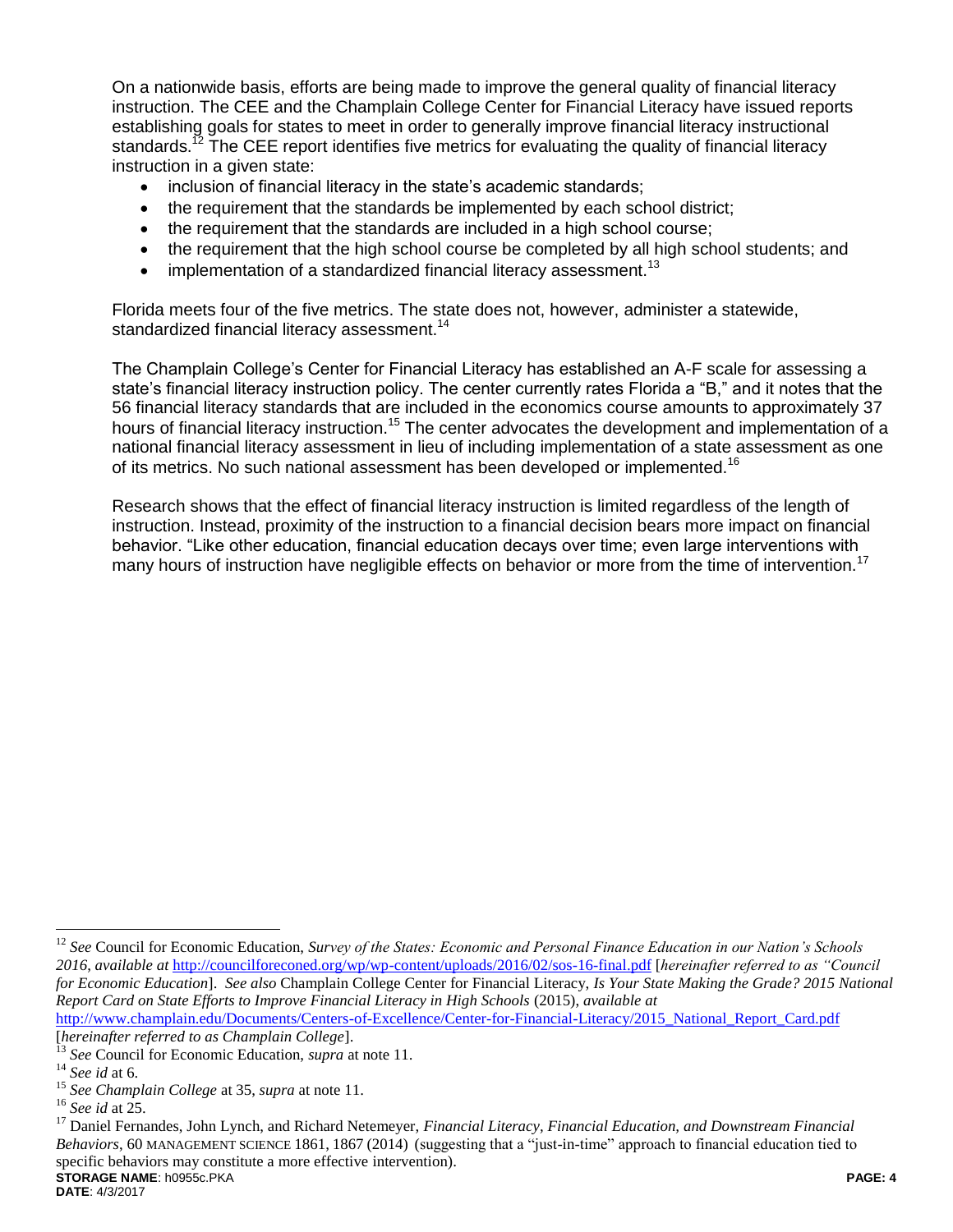

Function of Number of Hours of Intervention and Number of Months since Intervention

# **Effect of Proposed Changes**

The bill requires the addition of personal financial literacy and money management to the NGSSS for financial literacy, effective for students entering grade 9 in the 2017-2018 school year and thereafter. The bill also specifies that financial literacy includes instruction on:

- types of bank accounts offered, opening and managing a bank account, and assessing the quality of a depository institution's services;
- balancing a checkbook;
- basic principles of money management, such as spending, credit, credit scores, and managing debt, including retail and credit card debt;
- completing a loan application;
- receiving an inheritance and related implications;
- basic principles of personal insurance policies;
- computing federal income taxes;
- local tax assessments:
- computing interest rates by various mechanisms;
- simple contracts;
- contesting an incorrect billing statement;
- types of savings and investments; and
- state and federal laws concerning finance.

The bill requires students entering grade 9 in the 2017-2018 school year and thereafter to complete a stand-alone, one-half credit in personal financial literacy, which must include discussion of or instruction in the topics above. Accordingly, the bill eliminates financial literacy instruction from the one-half credit economics requirement. To maintain the 24-credit requirement for graduation, the bill reduces the electives requirement from eight to seven-and-one-half credits.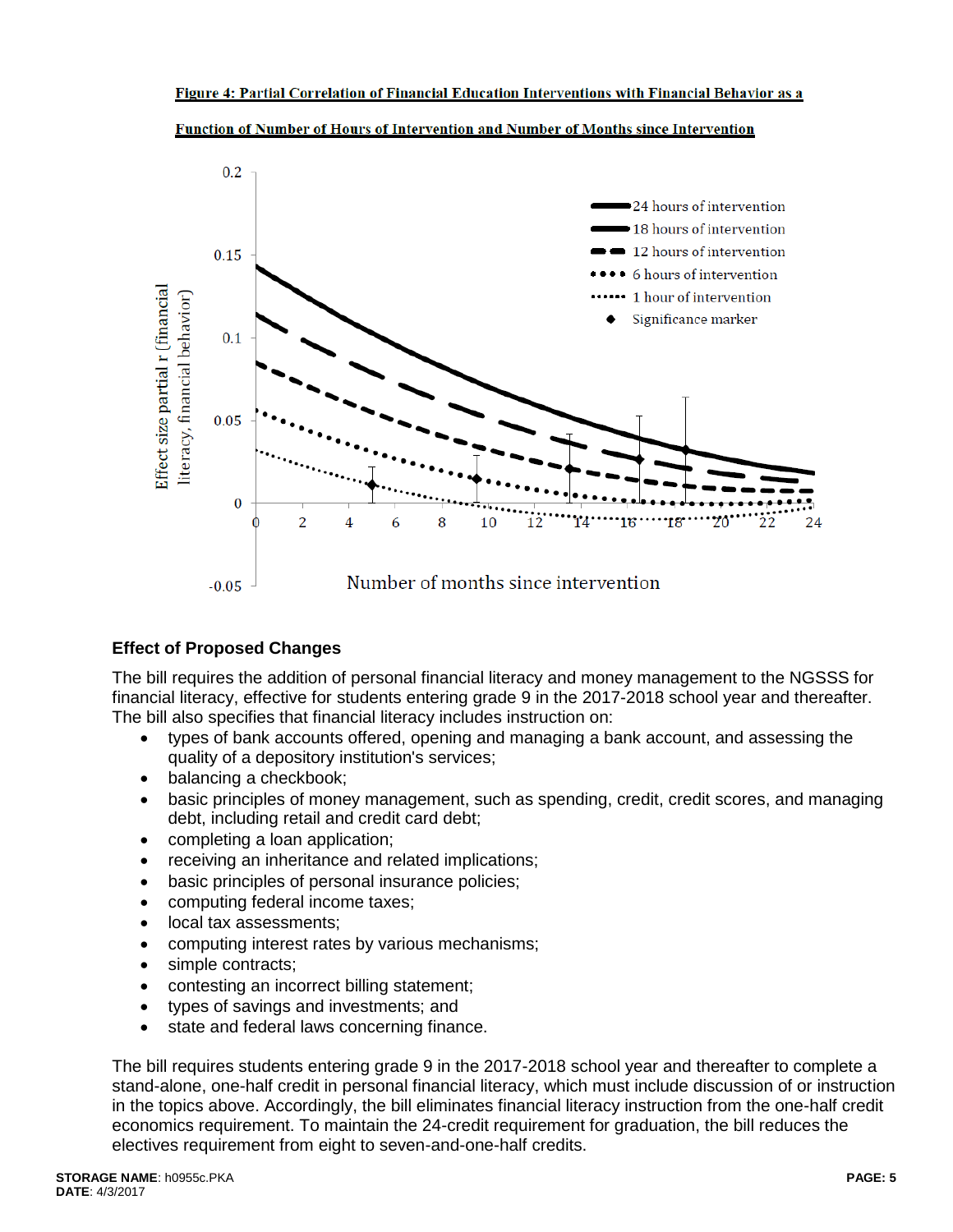Although the NGSSS financial literacy standards currently cover a number of these topics, the Florida Department of Education indicates that additional NGSSS would need to be developed and approved by the State Board of Education to include content on balancing a checkbook and receiving an inheritance.<sup>18</sup>

B. SECTION DIRECTORY:

Section 1. Amends s. 1003.41, F.S., revising the requirements for the Next Generation Sunshine State Standards to include financial literacy.

Section 2. Amends s. 1003.4282, F.S., revising the required credits for a standard high school diploma to include one-half credit of instruction in personal financial literacy and money management and seven and one-half, rather than eight, credits in electives.

Section 3. Provides an effective date.

## **II. FISCAL ANALYSIS & ECONOMIC IMPACT STATEMENT**

- A. FISCAL IMPACT ON STATE GOVERNMENT:
	- 1. Revenues:

None.

2. Expenditures:

None.

- B. FISCAL IMPACT ON LOCAL GOVERNMENTS:
	- 1. Revenues:

None.

2. Expenditures:

None.

C. DIRECT ECONOMIC IMPACT ON PRIVATE SECTOR:

None.

 $\overline{a}$ 

D. FISCAL COMMENTS:

School districts may incur costs associated with procuring additional instructional materials aligned to the new personal financial literacy course, providing professional development to classroom teachers who will teach the course, and hiring additional classroom teachers to teach the course. These costs are indeterminate.

**STORAGE NAME**: h0955c.PKA **PAGE: 6 DATE**: 4/3/2017 <sup>18</sup> *See* Florida Department of Education, Agency Analysis of 2017 House Bill 955, p. 2-3 (Mar. 17, 2017).